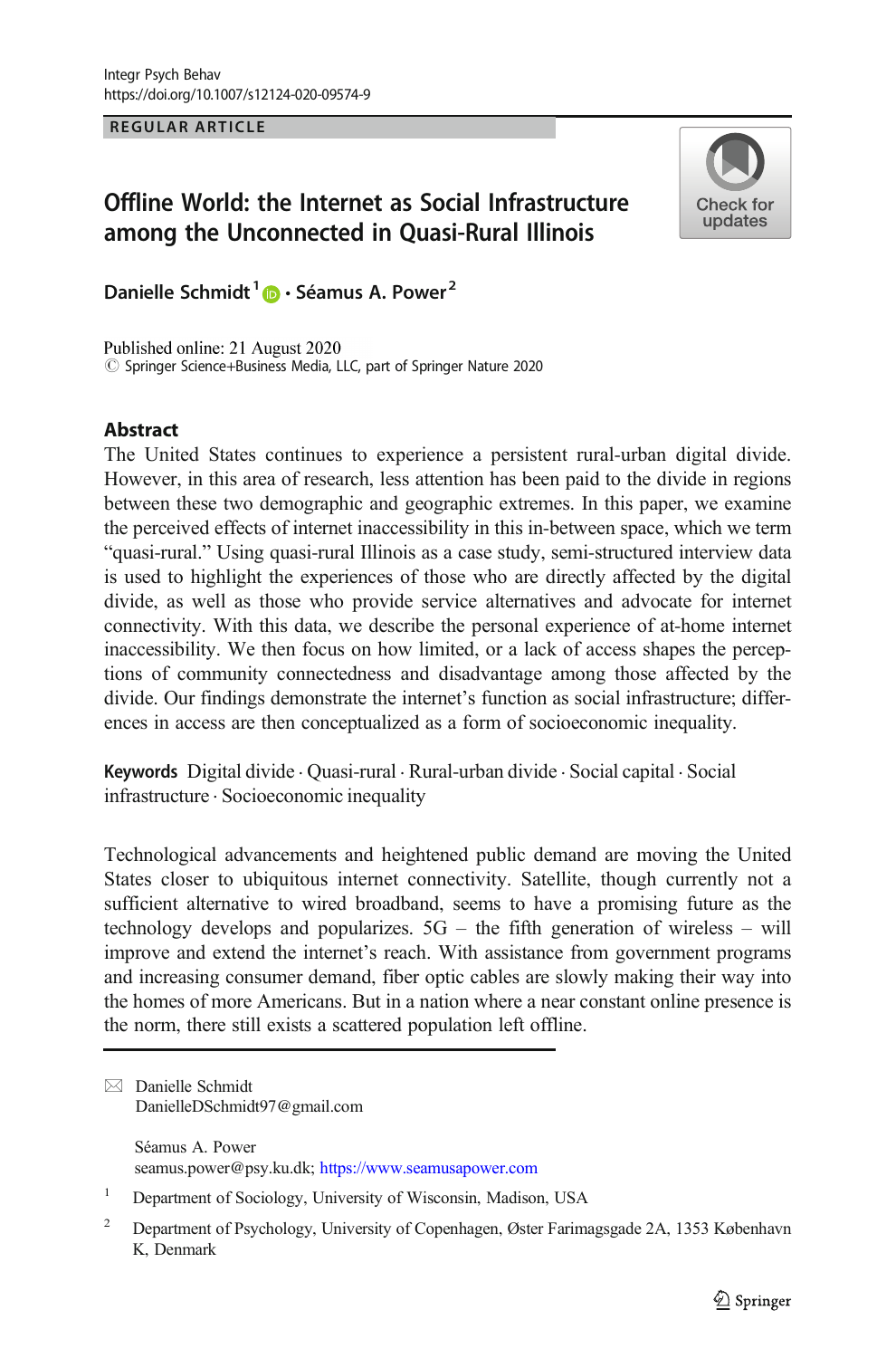It is this offline population that we focus on in this paper. Their experiences, in a time when American society is increasingly dependent on the internet, offer a unique lens into the changing conception of public space. From the vantage point of those directly affected by this so-called "digital divide," we find the internet acting as social infrastructure. Considering it as such is critical for a holistic understanding of the digital divide, and, more broadly, inequality of access to public space.

In the United States, Federal Communications Commission (FCC)—the agency with jurisdiction over broadband access—data finds 21.3 million Americans lack access to a fixed broadband connection that meets sufficient connectivity thresholds of at least 25 Mbps (FCC [2019](#page-13-0)). The FCC's findings are repeatedly contested (Busby and Tanberk [2020;](#page-13-0) Ford [2019;](#page-13-0) Rachfal [2019\)](#page-14-0) and many believe the FCC does not fully capture the extremity of the digital divide. Alternative studies find as many as half of all Americans lack access to internet at sufficient speeds (Kahan [2019](#page-13-0)). From data collected over the course of the last fifteen years, Pew Research Center has found racial minorities, older adults, rural residents, and those with lower levels of education and income are less likely to have broadband service at home (Pew Research Center [2019\)](#page-14-0). In a survey, Perrin [\(2019\)](#page-13-0) found 63% of rural Americans have access to home broadband, compared to 75% in urban and 79% in suburban regions.

When the internet was created, it was hailed as the first true equalizer (Hargittai and Hsieh [2013](#page-13-0); Thelwall [2013](#page-14-0)). But when half the world (United Nations Conference on Trade and Development [2019](#page-14-0)) has no access, how can equality be achieved? In the 2020s, nearly all Americans can access internet somewhere – in their public library, school, or place of work. Though access at one of these frequented spots may have once been sufficient, in a world increasingly dependent on online activity, this inconsistent and shared internet service is no longer able to provide equal access. The ramifications of this divide are far reaching, impacting everything from education and employment, to cultural awareness and entertainment.

While much has already been said of the digital divide (Bauerly et al. [2019;](#page-13-0) Greenberg et al. [2018;](#page-13-0) Lobo et al. [2020](#page-13-0); Prieger [2013](#page-14-0); Williams et al. [2016](#page-14-0)), the voices of those who exist between the two extremes – in small towns and suburbia, or what we call "quasi-rural" regions – are noticeably absent in academic and political discourse. Without these voices, talk of the overwhelming online experience is one-sided; however, by highlighting the perspectives of those who remain offline, we can better document the internet's historic role in changing the manner of human communication and social connectedness. Through Klinenberg's [\(2018\)](#page-13-0) lens on social infrastructure, we address how the internet acts in a supplemental social infrastructure capacity and assists in the forming and strengthening of social capital. This framework best captures our data, which shows how a lack of access to and within online spaces affects the public's experience of social isolation and perceptions of disadvantage.

### Literature Review: Social Infrastructure

Klinenberg [\(2018](#page-13-0)) defines social infrastructure as the building blocks for tangible human connection in a shared physical space. That is, social infrastructure enables social capital to form. Places like public libraries, parks, community centers, and churches make up what we term "traditional" social infrastructure. These physical,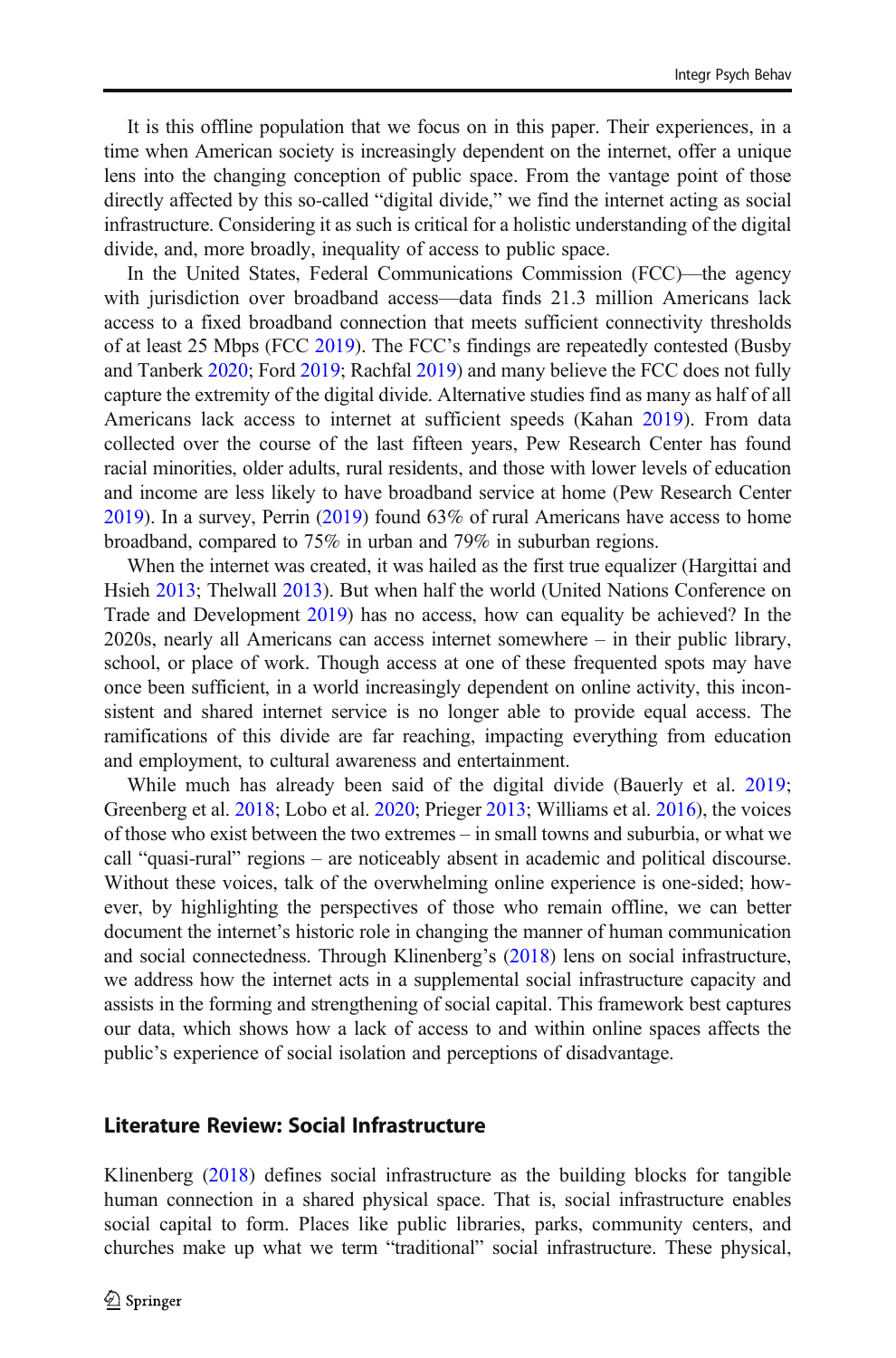public spaces are vital for the social and economic well-being of both individuals and communities, serving as places to find jobs, make friends, and build connections (Vaznonienė and Pakeltienė [2017](#page-14-0)). Social infrastructure is made up of places where people can gather for a common cause, or for no specific purpose at all. These are places of leisure, political organization, socioeconomic advancement, education, socialization, and civic engagement (Banerjee [2001\)](#page-12-0).

Social capital is the network that makes up the interpersonal connections relied upon for social, emotional, and financial well-being (Klinenberg [2018](#page-13-0); Putnam [2001](#page-14-0)). These networks are essential for finding jobs, social support, and companionship; strong social capital is a prerequisite for a robust, healthy, and active democracy that improves the welfare of citizens and the stability of society (Sander and Putnam [2009](#page-14-0)). Thus, the erosion of social capital – as documented by Putnam  $(2001)$  $(2001)$  $(2001)$ , among others – has alarmed the social sciences. However, while concerning, less attention has been paid to the building of social capital on digital platforms.

Many of the activities associated with social capital can happen online: chatting with friends and family, organizing into social groups, engaging in political discourse, and keeping up with the news are all elements of the digital world just as they exist offline (Thelwall [2013\)](#page-14-0). Much of online activity mimics offline behavior and serves as a new method for establishing a sense of connection. On social networking pages, individuals send one another good wishes, share life updates, invite each other for dinner, and create new social meaning and memories (Chi [2013\)](#page-13-0). Beyond social networking sites, the internet has reshaped the production and consumption of information (Jaeger and Bertot [2010\)](#page-13-0).

There is debate whether online social interactions bolster or damage social capital, largely in the form of two dominating theories: social compensation theory and social enhancement theory. In the former, the idea holds that access may negate some of the effects of traditional inequalities that stem from race, gender, or socioeconomic status (Chi [2013\)](#page-13-0). The latter assumes access disproportionally benefits the privileged who already possess the skills necessary to take advantage of access (Rains and Tsetsi [2017\)](#page-14-0). While this framework may be useful for studies concerning internet adoption, it is less helpful when considering users who interact with technology in different ways: not all online interaction is the same. For instance, while some uses of social networking sites include playing solitary games, other uses include video chatting or instant messaging with friends and family. At least in part, personal perceptions of online interaction determine if and how individuals use the internet to connect with others (Green and Clark [2015](#page-13-0)). That is, what may be a tool for some might be a hindrance for others (Sandvig [2013](#page-14-0)). For example, in a review of this debate, Hargittai and Hsieh [\(2013\)](#page-13-0) detail one study that found while online socialization increases offline civic engagement, it decreases trust in others – highlighting inconsistencies in the relationship between internet use and social capital. Instead, we argue the internet acts as supplemental social infrastructure, where it may, but not must, be used as a platform to build social capital.

As with social capital, there is a crisis in the health of social infrastructure: people are simply not showing up in the public spaces once recognized as vital. Between 1973 and 1994, attendance at public meetings in the United States fell by half (Sander and Putnam [2009](#page-14-0)). More and more people fear for a loss of the public sphere and a world where we exist in total social isolation (Banerjee [2001](#page-12-0)). Many who once relied on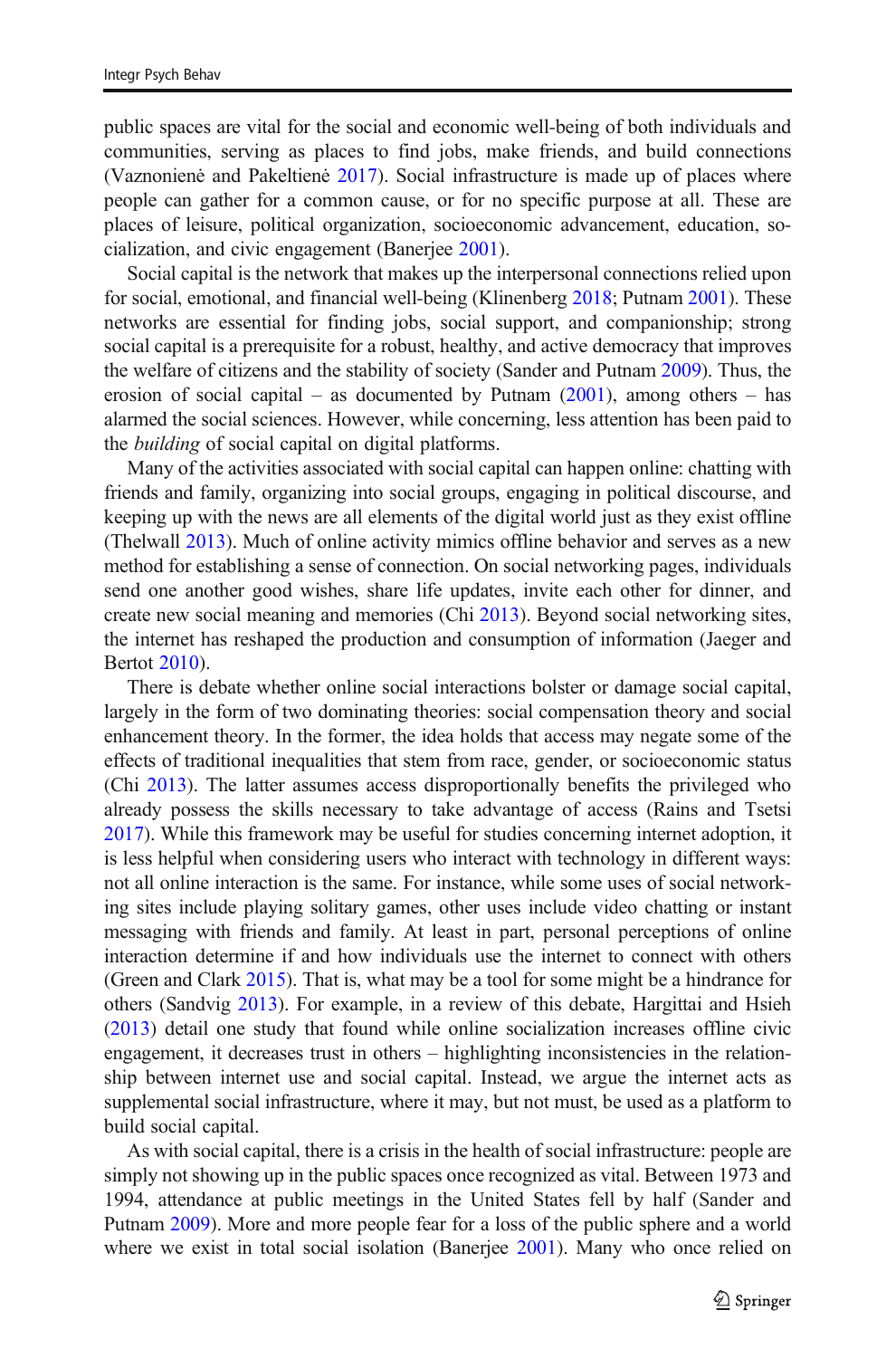traditional social infrastructure for support and sense of community have struggled to make up for its loss.

Paralleled with social infrastructure's gradual degradation has been a spread of loneliness. In a Cigna HealthCare study [\(2018\)](#page-13-0), nearly 60 % of Americans reported they sometimes or always feel their interests and ideas are not shared by those around them; over 30 % say they have no one they can turn to in times when they need support. The study also found an association between loss of community and a wide range of negative health effects, suggesting poor health and low levels of social capital go handin-hand. Klinenberg [\(2018\)](#page-13-0) cites a correlation between opioid use and social isolation, where people turn to painkillers to numb the sense of loss and total social disconnection. The Cigna study, Putnam, and Klinenberg all assert recovering from this loneliness epidemic will require strong social support.

The literature we reviewed shows social capital is in decline in a time when social infrastructure is being forgotten. At times, claims, such as those expressed by Klinenberg ([2019](#page-13-0)), incorporate the internet into this story. Indeed, the value of a "connected world" should not be left unquestioned. In a world shaped by radicalization (Moghaddam [2018\)](#page-13-0), where online communities play a non-insignificant role in bolstering extremist groups, this can be a dangerous assumption. Klinenberg [\(2018\)](#page-13-0) has rightly accused the internet of falling short of delivering on its promises to promote cultural diversity and form democratic communities. Though the internet can be seen reproducing and affirming personal beliefs, the heterogeneity of "real-life" communities cannot be romanticized, either. The communities in which people live and work are often filled with others who look and think much like them. As Banerjee [\(2001](#page-12-0)) reminds us, even parks, often idealized as places of heterogeneous community gatherings, have historically mirrored the inequalities of class and race in their accessibility. While we advocate for continued skepticism on this topic, the fact remains the world is becoming increasingly connected to the internet. In this study, we investigate the link between the internet and social infrastructure because, though it is evident the internet has fundamentally transformed the millions of individuals who use it, it is less visible how it has changed the lives of those who do not. This study explores the internet's effects on the social lives of the unconnected population.

# **Methods**

This research used Illinois as a case study for internet accessibility in the United States. Semi-structured interviews and participant observation were used to collect data on the perceptions of those without sufficient at-home internet service.

## Sampling Procedure

Illinois was chosen as a case study because, like many other states and the nation in general, the state faces policy challenges relating to the divide between a large, dominant urban population (Chicago), and equally large swaths of rural and less densely populated regions. This demographic, and geographic, situation inherently creates "quasi-rural" regions: small towns, clusters of homes, and developing suburban pockets that are neither rural nor urban.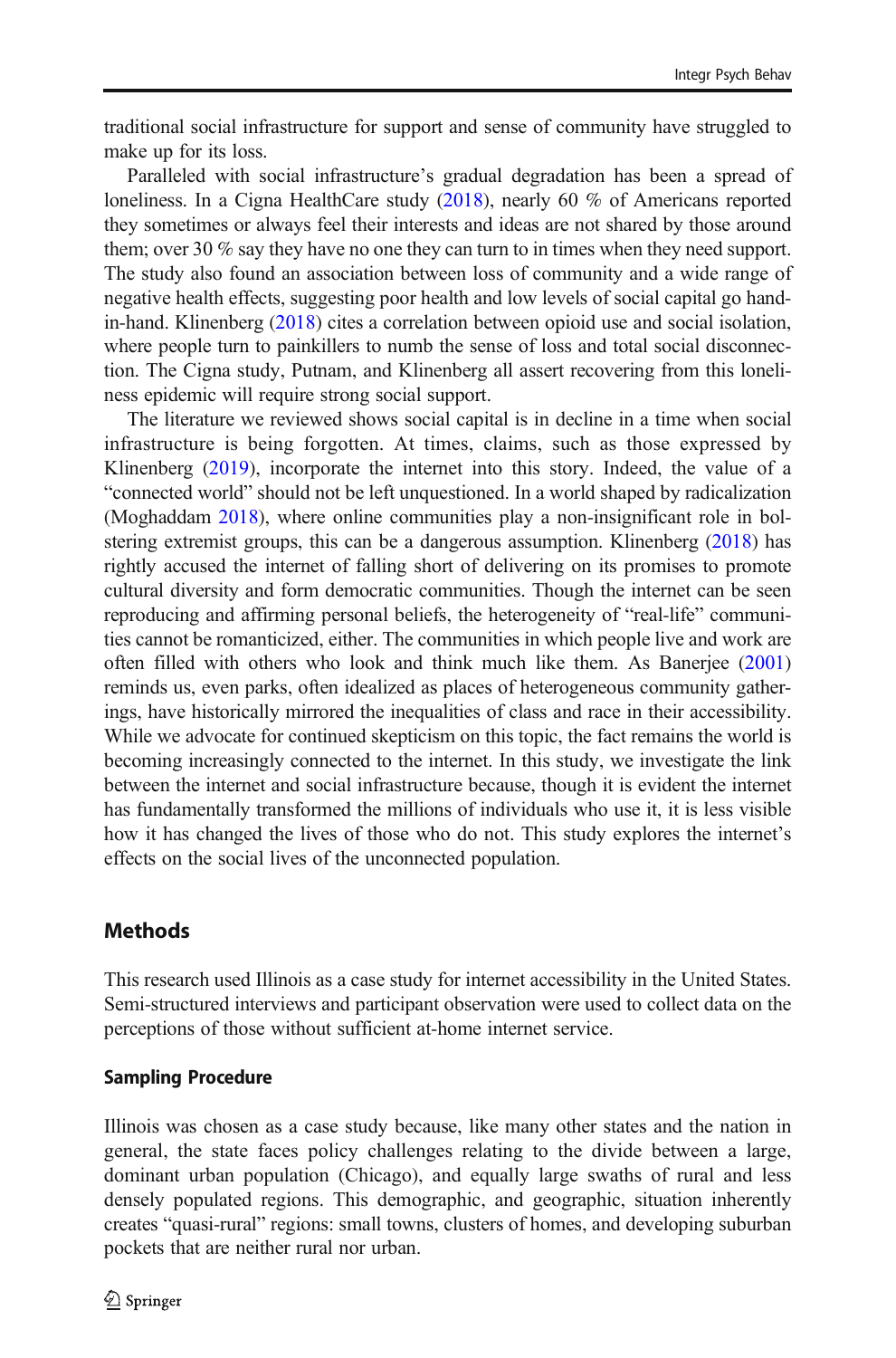Illinois is the eighteenth most connected state in the country, with about 94 % broadband coverage (Broadband Now [n.d.\)](#page-13-0). Though the entire state is allegedly covered by mobile broadband service of some kind, 11 % of the population is underserved in their carrier options, meaning there are less than two wired providers available. At the time this study was conducted, 881,000 Illinoisans were reportedly without access to "sufficient" broadband coverage, as determined by FCC standards, and another one million were covered by just one wired provider. Roughly 330,000 Illinoisans do not have any wired internet providers where they live (Broadband Now [n.d.\)](#page-13-0). Illinois running middle-of-the-pack for internet connectivity, paired with its strong rural and urban demographics, made the state ideal for this study.

As noted earlier, focus on the digital divide tends to be siloed to either rural or urban geographies. As a result, policy solutions tend to emphasize a need for either infrastructure development or the improvement of affordability programs, rather than a cohesive approach that incorporates both. The unconnected in quasi-rural regions pose an interesting integration of these two sides of the digital divide; thus, this project targeted participants from these quasi-rural regions. However, identifying "quasi-rural regions" posed a challenge. The United States does not use a standard definition for rurality across agencies; that is, there are nine different, and conflicting, federal definitions used to determine "rural" status. We used widely accepted definitions from the following three agencies to derive our own sense of quasi-rurality: the Office of Management and Budget, the United States Department of Agriculture, and the Federal Office of Rural Health Policy.

A majority of Illinois counties are classified differently across these three agencies, and some changed classification between the 2000 and 2010 census. This conflict was used to estimate quasi-rurality. First, counties with consistent classification (i.e. classified the same by the OMB, USDA, and FORHP in both 2000 and 2010) were identified as that definition. In doing so, thirty-seven of the 102 Illinois counties are confirmed as "rural." Since the USDA does not define any counties in Illinois as entirely urban, this first step only applied to rural counties; therefore, it was also necessary to eliminate clearly urban areas from being defined as quasi-rural. The counties of the top three largest cities in Illinois (Chicago, Aurora, and Rockford) are thus redefined as "urban" (i.e. Cook, Kane, and Winnebago counties). Choosing the top three cities by population was an arbitrary choice. The remaining sixty-two inconsistently defined counties were marked as "quasi-rural." While this classification system left much to be desired, especially considering the wide demographic variety among the quasi-rural counties, it served as an effective tool for locating those who lie between the rigid extremes of rural or urban. Interview recruitment efforts were concentrated in these sixty-two quasirural counties. The following table (Table [1](#page-5-0)) summarizes the underserved and unserved connectivity rates by population using this urban, rural, and quasi-rural breakdown.

Although quasi-rural counties are similar in their lack of geographic extremity, the definition is by nature broad, which creates some ambiguity on what exactly these regions look like. For instance, we classified both Lake and DeKalb counties are quasirural. Both counties "lean" urban in that they both have some portions that are defined as rural by the USDA, but the OMB and FORHP defines them as entirely urban; however, Lake is almost entirely urban with 1586 people per square mile, and DeKalb is nearly all rural with just 167 people per square mile (U.S. Census Bureau QuickFacts: DeKalb County, Illinois [n.d.;](#page-14-0) U.S. Census Bureau QuickFacts: Lake County, Illinois [n.d.\)](#page-14-0). Thus,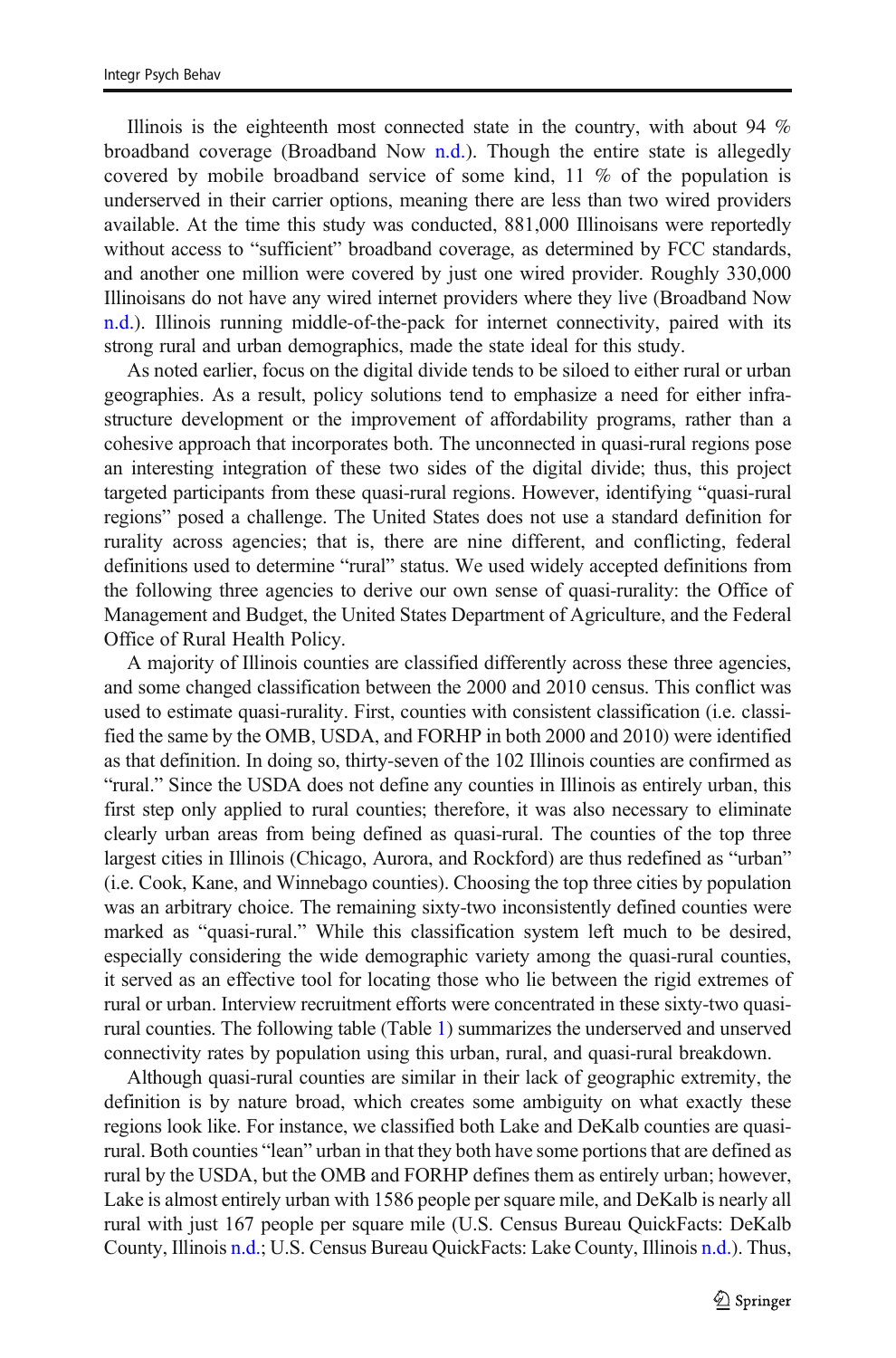|                | $#$ of<br>Counties | Underserved              |                            |           |          | Unserved        |                             |           |          |
|----------------|--------------------|--------------------------|----------------------------|-----------|----------|-----------------|-----------------------------|-----------|----------|
|                |                    | Mean<br>Under-<br>served | Median<br>Under-<br>served | Max       | Min      | Mean            | Median<br>Unserved Unserved | Max       | Min      |
| Urban          | 3                  | $0.00\%$                 | $0.00\%$                   | $0.00\%$  | $0.00\%$ | $0.00\%$        | $0.00\%$                    | $0.01\%$  | $0.00\%$ |
| Rural          | 37                 | 2.16%                    | 0.42%                      | $17.75\%$ |          | $0.00\%$ 2.62\% | 1.35%                       | $16.62\%$ | $0.00\%$ |
| Quasi-Rural 62 |                    | 1.22%                    | 0.01%                      | 45.00%    | $0.00\%$ | 1.78%           | 0.03%                       | 31.15%    | $0.00\%$ |

<span id="page-5-0"></span>Table 1 This table summarizes Illinois connectivity data at the county level using the proposed urban, rural, and quasi-rural categorization

This table is derived from 2019 data from Broadband Now

quasi-rural counties are those with mixed populations (i.e. strong rural and urban components), small towns, growing or declining populations, or the edge of suburbia. In other words, the space between urban centers and remote countryside.

This investigation utilized a case study model, as outlined by Flyvbjerg ([2006](#page-13-0)), with a population sample of adults from quasi-rural Illinois who are insufficiently connected to the internet (total  $n = 51$ ). Although limited to a relatively specific region within a US state, this model has been underutilized in digital divide research and holds value in wider digital divide and technology research in exposing missing narratives from those directly affected. Semi-structured interviews were conducted because of the flexibility the method offers in following participants' narratives, which bring about engaging, and perhaps previously unconsidered, derivations (Kvale and Brinkmann [2009\)](#page-13-0). Interviews were also conducted with other stakeholders (e.g. library staff members and policy advocates) to provide context and validate, from a different perspective, the claims of the directly affected (Denzin [2012\)](#page-13-0).

Participants were identified through targeted outreach to libraries, through social media, and by using a snowballing technique. Libraries were particularly important for recruitment purposes because of librarians' direct access to the offline population: libraries have, for generations, provided resources and a sense of community to their patrons (Edin and Shaefer [2015](#page-13-0)). Because the project does not focus on the adoption of the internet, all participants were regular internet users who wanted to have service in their home. While gaps in adoption make up an interesting parallel to gaps in accessibility, this project only sought to make sense of accessibility.

As a secondary method, participant observation was also performed in libraries, where situational awareness was developed around library programming and common patron usage (Geertz [1973](#page-13-0); Power et al. [2018;](#page-14-0) Power and Velez [2020\)](#page-14-0). During observation, the first author observed the library happenings, paper postings throughout the library, and resource availability such as quantity and quality of computers and books. Field notes were recorded to better contextualize interview material.

#### Interview Procedure

The first author conducted and audio-recorded the interviews. Those interested in participating contacted the first author, via email or phone. In the end, 51 interviews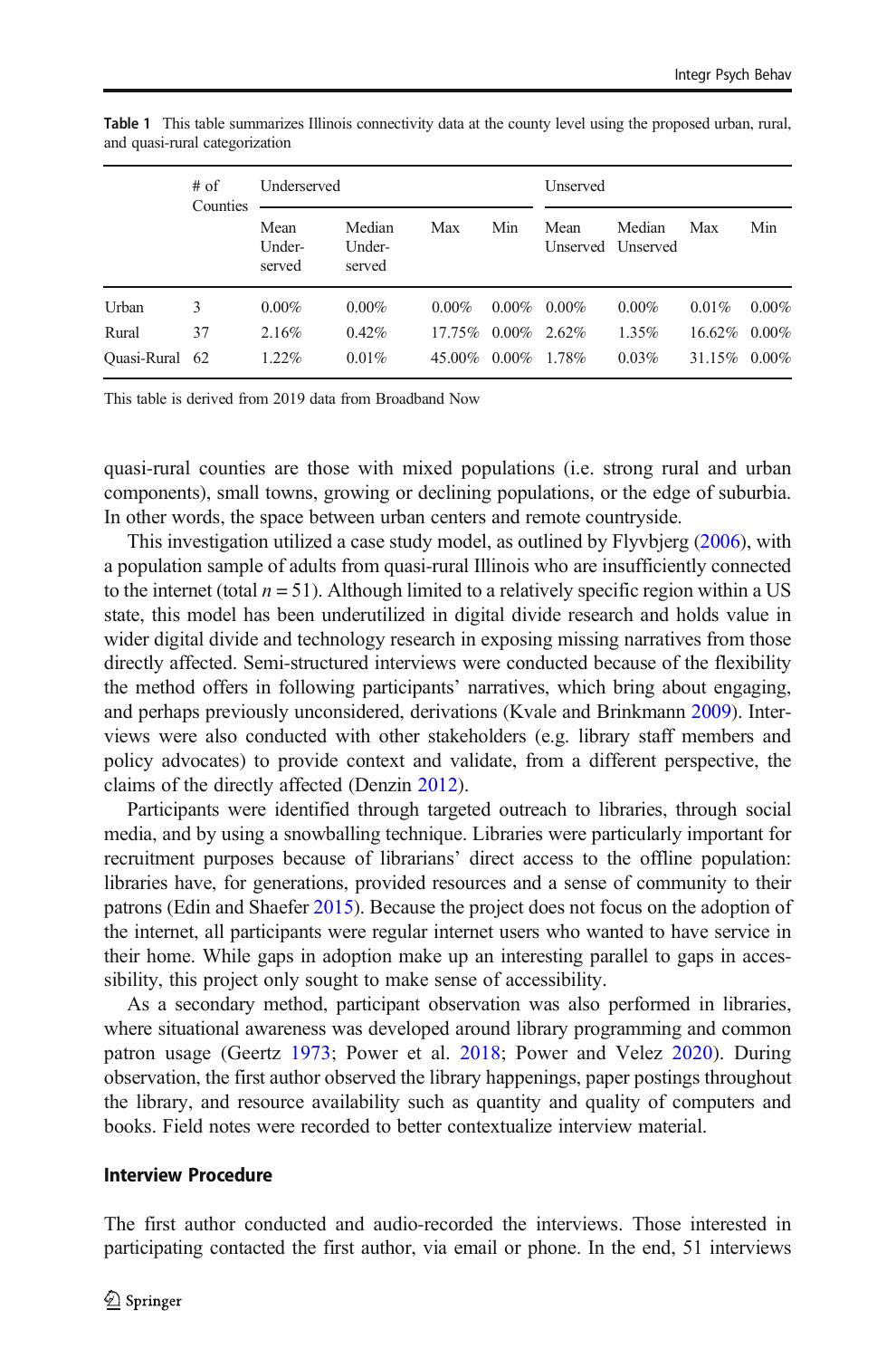were conducted from April 18, 2018 to March 1, 2019. Participants' age varied widely, although all were over 18 ( $M = 15$ ; F = 36). One potential participant gave an invalid callback number, twelve did not respond to callbacks, and two who contacted about participating did not qualify for the study because they had access to sufficient internet at home. These participants were not included in the analysis. Twenty-six interviews were conducted with Illinoisans who do not have sufficient internet (i.e., directly affected), twenty-one interviews were conducted with library and service provider employees, and four interviews were conducted with experts from the nonprofit, government, academic, and advocacy spheres. One participant communicated via email, but all other interviews were conducted in person or over the phone, depending on convenience and the participant's individual preference. Participants gave verbal informed consent to have their interviews recorded.

Before the interview, interviewees were informed we were interested in the experience of those living without internet access. Interview questions varied depending on the direction of the conversation, but interviews generally began with the first author prompting participants to describe their at-home internet status. This was followed by questions related to how they manage their offline status, such as how they access online information and services, how often they use the internet, if they use social media, and how they stay informed. Then, participants were asked about the connection status of their friends or family, and how that positively or negatively impacted their own lives (e.g. able to use a friend's Wi-Fi or feel left out of grandchildren's lives without social media). Participants were also asked if they feel the internet is a necessity in the United States, if they want service at home, and if they have policy suggestions for combating the digital divide, if policy is necessary at all. Most directly affected participants were compensated for their time, although some were interviewed before funding was secured and others declined compensation. The interviewing process was the same regardless of participant compensation. A thematic analysis was used to interpret the transcribed interview data (Braun and Clarke [2006\)](#page-13-0) because the approach offers a holistic perspective in understanding how participants experience and makemeaning of their social reality.

## Analysis

We begin this analysis by detailing why those in quasi-rural regions are left without internet access. In their telling of the offline experience, participants referenced the isolating experience of being left in a missed pocket – of being unconnected. They also spoke about the ways they are put at a disadvantage as a result, often for reasons out of their control. Both findings show a lack of access to social infrastructure, like the internet, is a profoundly unfair situation that can signal the existence of socioeconomic inequality.

#### Missed Pockets

Unavailable infrastructure and unaffordable prices receive the most attention in discourse about the digital divide, but in quasi-rural regions, often wired broadband service is technically available, but the cost to install such service (i.e. the "last mile") falls to the customer who is unable to afford those fees. This creates "missed pockets" of service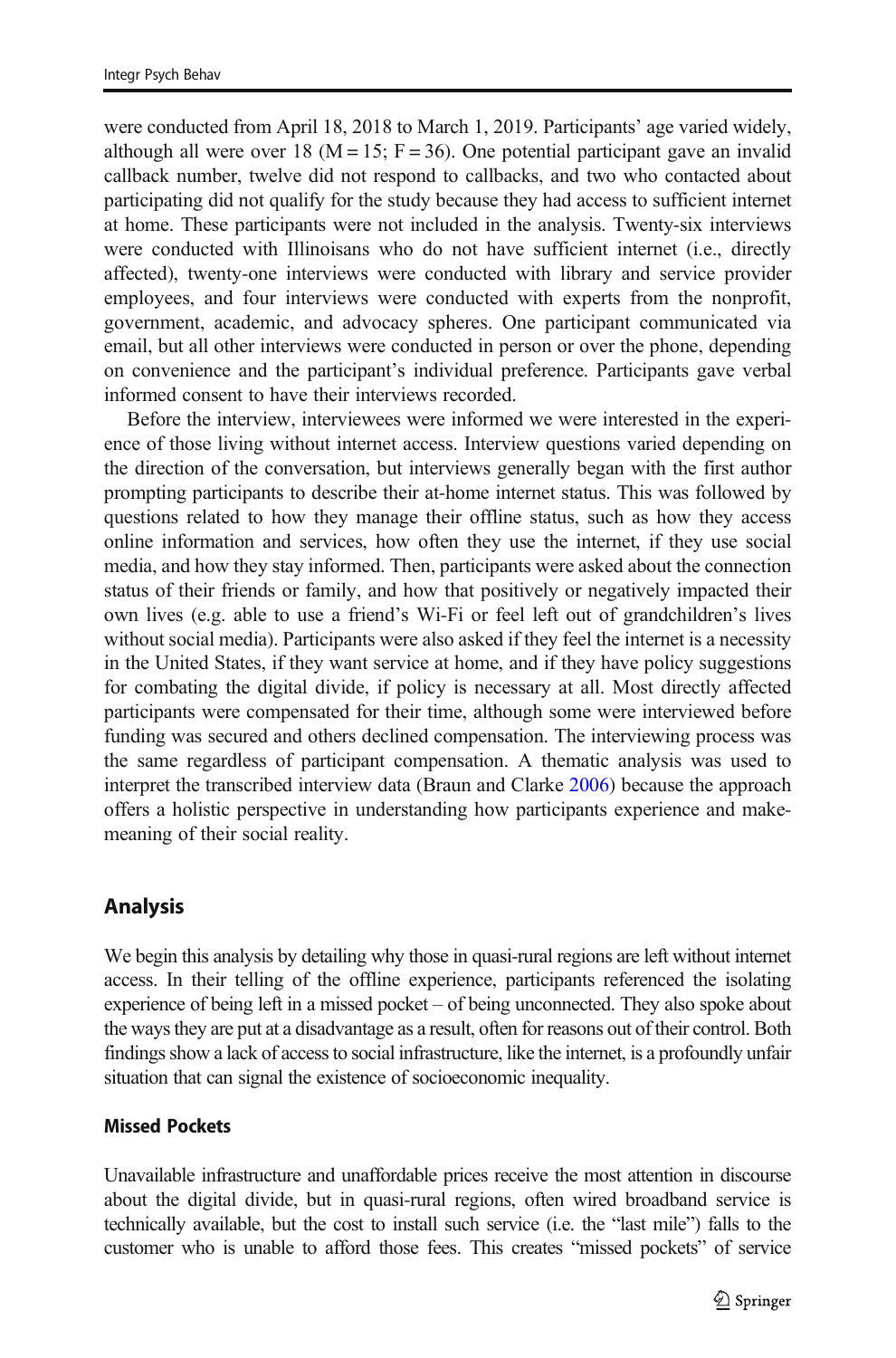throughout quasi-rural regions: those who can afford service installation and those who happen to be in convenient locations are connected, while others are left without.

Some participants reported providers telling them it was "not worth the effort" to connect their homes. Jeff's home is 409 ft away from a service provider's cable box, but the provider, the only one in his area, will only connect homes up to 400 ft away from their cable boxes and refuse to make an exception for the added nine feet. The homes across the street from Jeff all have internet access. The neighboring houses were all built shortly after his (which was completed in 2013) and once they were finished, the same provider laid cable to connect all of them. The provider stopped short of his home, telling him it was unprofitable to connect him. Contrary to the common narrative of the unconnected, Jeff is not entirely remote nor unable to afford monthly service costs. While several farms surround his home, so too do many other homes, all of which are connected to the internet. Still, the infrastructure is not available to him and he must rely on alternatives for access.

Like Jeff, Henry, from central Illinois, said he has had a hard time getting reasonable internet even though he is by no means "remote." He said, "I'm only five air miles from the state capital. Five air miles. I want to say it again. And the [internet] infrastructure out here is nonexistent." Just a half of a mile south of his home, there is wired internet available. And down the road, a "wealthy farmer" has service too, but providers bypassed Henry's house, and his twenty or so neighbors, in order to service the farmer. Others echoed Jeff and Henry's frustration with service providers who are unwilling to connect them even though they are within a reasonable distance. Larry gave the following account:

I've had people come out here from Comcast. Well no, they don't come out [this far for service]. I've had people come out from Best Buy, but they want eighty bucks an hour. I'm not going to pay that crap. I've had people that are in business for themselves that are in computers and they come out and fix it, and it runs for a while, but then it goes out. So, I don't know what to do. The people next door, about five hundred feet from my house, they get full bars. And I can't get any bars. So really, I have to go to the library in [a nearby town] to do my business. That's what I have to do.

[First Author: How often do you go? Are you there every day?]

Three times a week.

[First Author: That's a lot of driving. You said you're seven miles away?]

Seven miles, so not very far. So yeah, I go there. I'll tell you though, I'm not the only one. There's a lot of people from the country that have the same problem. All these companies say they guarantee... and what they say is there's an antenna going out front – that's a lie! They lie! To get my business.

Missed pockets like these are not without historical precedent. In the 1930s when the federal government began providing subsidies for the electrification of rural America, large providers took on the easily connected routes, such as along highways, and only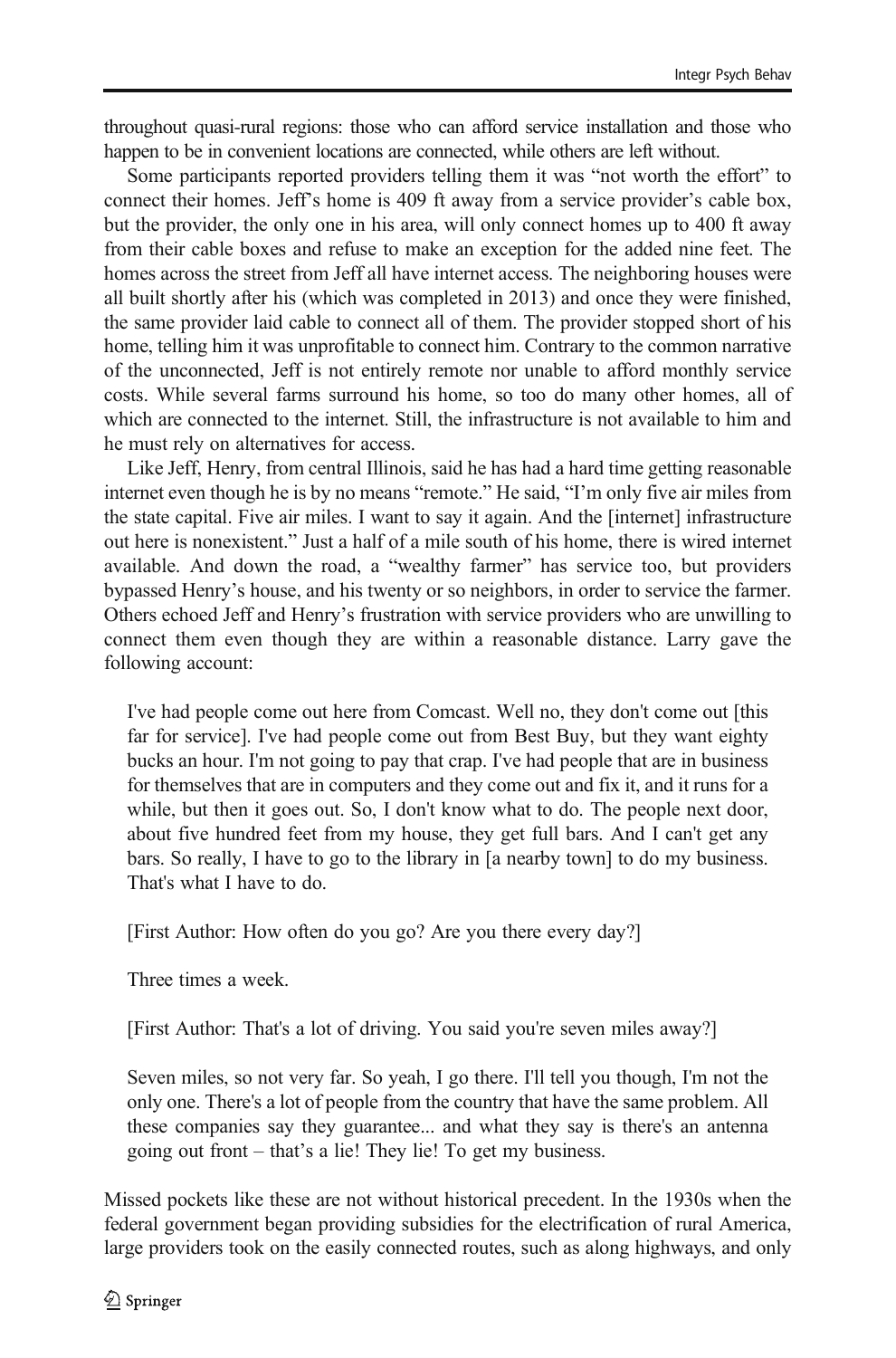ventured off the beaten path for substantial users, ignoring the pleas of smaller farms and rural dwellers. Even farms near the lines were refused service because the providers said their usage would not offset the short-term costs. Grassroots efforts to electrify regions through cooperatives were sabotaged by large providers – exacerbating the formation of these pockets. These "spite lines," as they came to be called, were intended to destroy local efforts to connect smaller users (Childs [1952](#page-13-0)). There was no interest in ensuring every home had electricity, as seems to be the case with internet access today.

#### Social Isolation

A second theme emerging from the interviews was a feeling of social isolation among the unconnected: limited internet weakens the ability to form and maintain a sense of interpersonal connectedness with one's community, family, and friends. Participants spoke of their inability to follow news stories or keep up with local events in their area because the traditional means of communication (e.g., flyers, mailers, or the local paper) have been fading away. This digital seclusion limits their ability to find opportunities to engage with others and can leave them feeling left out. For example, because of their lack of internet, Grace's homeschooled foster children are often unable to participate in local events because Grace cannot access the online postings. Simply put, she said, "I'm not able to keep up with community events. My children often miss the park district program[s] [...] because they put it on social media and I just don't have access to that."

For those who cannot leave their homes, the internet serves as a social lifeline. One participant who struggles to leave her home on a regular basis because of a physical disability said not having internet removes her from many of the friends and family she would otherwise be able to keep in better contact with. She admitted her situation is lonely and believes access to social media would allow her to, "talk to people, connect to people, [and] see what's going on." Ironically, Jeff wrote in an email that it feels like he exists in a vacuum, where all his neighbors are connected to the online world except for him. Another participant, Kathy, worries about her elderly mother. Though they used to have internet at home, they no longer do, and the social loss has been significant, especially for her mother, who used to browse the internet to pass time. When asked if the internet is a necessity, she said without hesitation, "I do, absolutely."

This sense of isolation is perhaps exacerbated by the geographic reality of rural and quasi-rural regions. Unlike urban areas, many of these individuals do not have frequent contact with their neighbors. What's more, for many in offline pockets, the idea of depending on others to get by (i.e. asking to use their internet or keeping them informed on local happenings) is simply not an option—it goes against everything they know to be right. When Gail, a librarian in central Illinois, was asked what those in her community do when they cannot access the library for their internet needs, she expressed worries about community members not willing to rely on the support of others. She said the following:

If they were lucky, they would go to a friend's house or to a grandchild's house. Unfortunately for them, that's also a dignity issue. […] They would try to find somewhere—a person who has access, probably a family member in our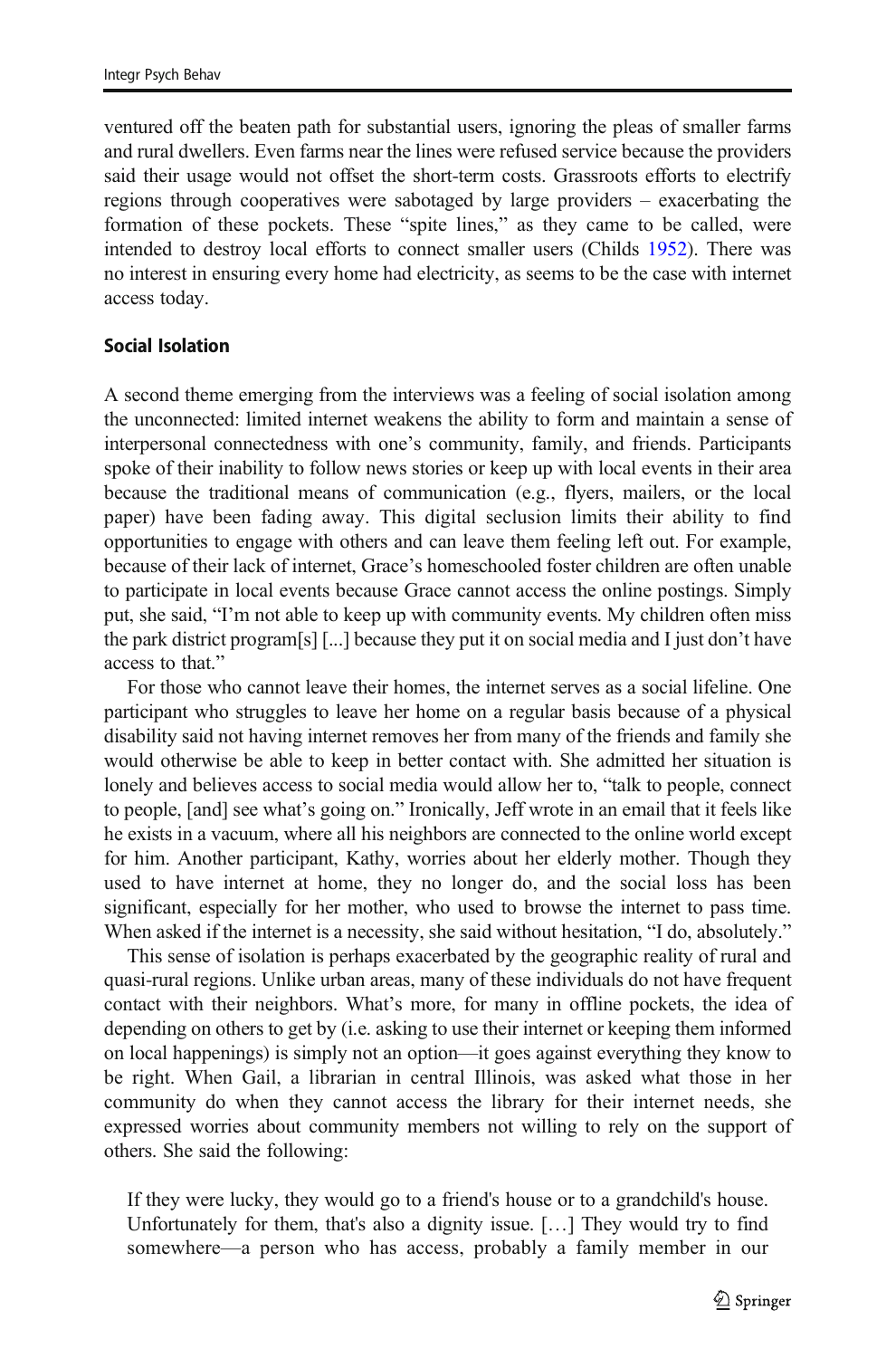community, and login there. Or they'd do without. And I think that many of them would do without.

[First Author: Because of their dignity?]

Well, because of that or because it's too much. It's just too much of a hassle. They don't want to ask. They don't want to be a bother. That's what you hear. […] And that could very well be right, or that's their perception.

Whole communities can feel disconnected from the rest of the world – creating deep cultural divisions within society. Like other participants, Tim said although having access to the internet was a luxury when it first popularized, today, it is a necessity. Not having access can cause individuals to "lose contact with what's going on in the world," which develops into a feeling of what he sees as ignorance. He said his children will sometimes balk at how he does not know what is going on in the world and said "ignorance" can cause him trouble.

This ignorance can affect more than just one's social awareness. Nadia feels internet access is "absolutely critical" for ensuring individuals do not feel left behind. She pointed out the United States is facing intense division, largely along the rural-urban divide, and contributing to such division is the disconnection of rural areas. She felt ensuring everyone has access to sufficient internet would alleviate at least some of this division.

Without internet, individuals are isolated from family and friends, their local community, and the broader global context. While it is true the internet shrank the world, for those with access it has meant bringing people closer together, but for those without, it has meant a shrinking of the boundaries of what and who their world consists of. Life's geographic and financial realities can limit individuals from fully participating in the mainstream cultural experience; these factors can be aggravated by a lack of consistent internet.

#### Perceived Disadvantage

In discussing the logistical obstacles faced due to a lack of internet at home, participants alluded to their perceived disadvantage. Participants held mixed opinions on calling access a "right," but, as mentioned in the last section, were mostly inclined to agree it is in today's world "necessary." There were frequent claims that mainstream American society expects them to live an online lifestyle, acting in ways that make life difficult (or "inconvenient," as some participants said) for those who are unconnected. Take, for example, teachers who require students to complete homework assignments online. For children without access at home, completing these assignments becomes particularly challenging. This so-called "homework gap" affects approximately 17 % of American students (Wong [2018\)](#page-14-0). Because these expectations exist, those without sufficient access are put at a notable disadvantage. What's more, few options to resolve their status leave them feeling a lack of control.

At least in part, this feeling of a lack of control could be attributed to participants' inability to choose whether or not they have service at home. While it is true some do not want internet at home, as many librarian participants reported, the directly affected in this study wanted service and were unable to access it. On top of being a frustrating inconvenience, for some, this inaccessibility came as a shock.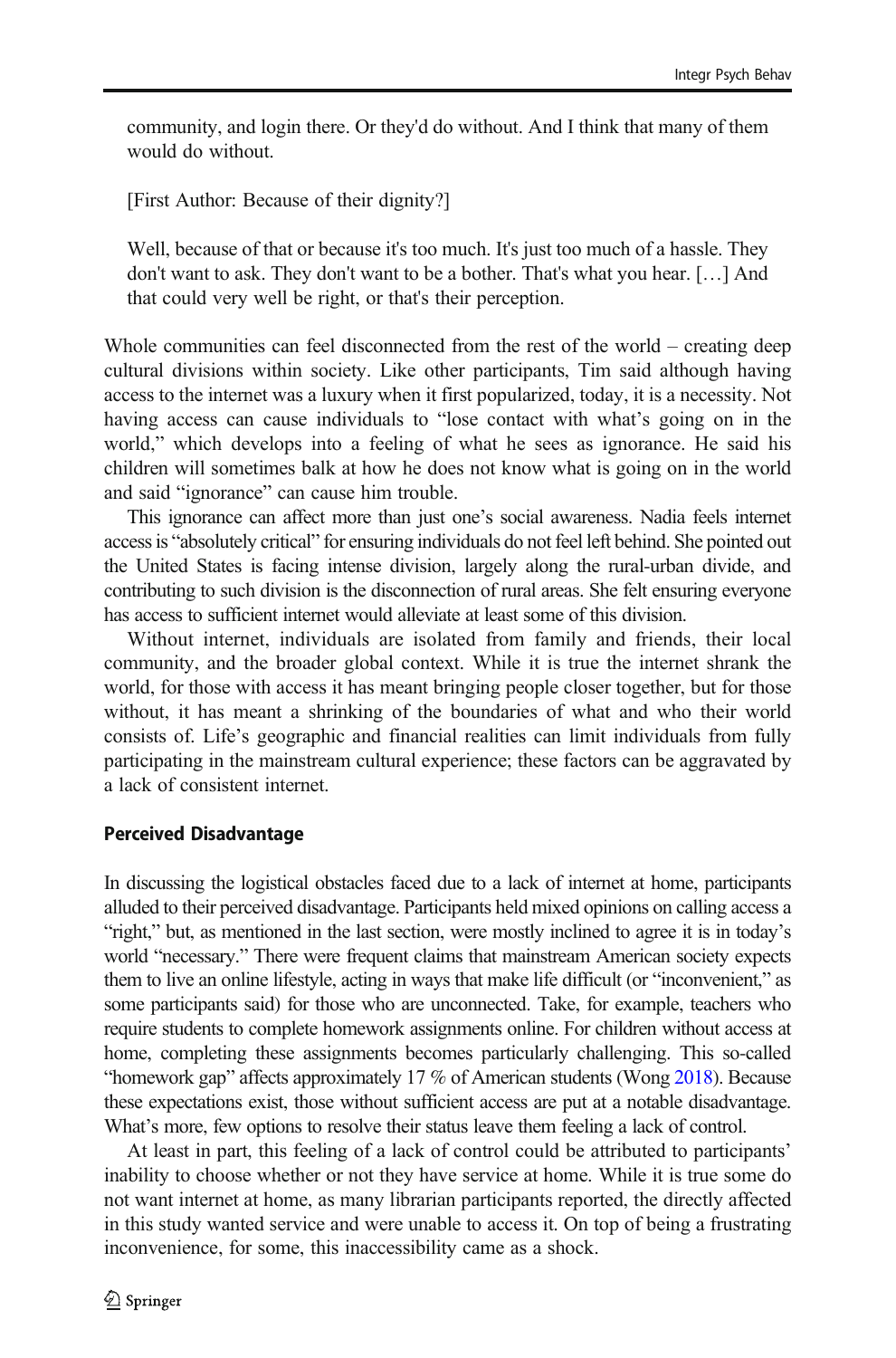When Matt moved to a new home without internet service, he did not immediately realize the implications. He said, "I still thought there were other options if I paid enough that it would potentially get me quality internet, which I found out is not the case." For many participants, like Matt, there are few, if any, options to correct their situation. Though most participants use some at-home alternative, like a cellphone, hotspot, or satellite, those alternatives were consistently reported as being insufficient for participants' internet demand. Many regularly find themselves at the library to make up for the deficiency, but here too they encounter disadvantage for reasons out of their control.

In some communities, the library is the only place with free internet access. Most librarians mentioned their "regulars," often describing them with great familiarity. These patrons come in to fulfill internet needs: submitting job applications, checking emails, or just browsing. Though there is a need in many communities for libraries to meet the internet demands of their patrons, while continuing to provide more traditional resources, not many libraries can afford to. For example, to save on costs, some participants' libraries open late, close early, or only operate some days of the week.

Librarians said they have seen patrons in the parking lot after hours with devices, presumably to them to make up for the limited availability of the library. This patron usage is a controversial issue among librarians. Some, like Beth, a librarian in northern Illinois, choose to leave the Wi-Fi on all night. After noticing some cars in the parking lot late at night, she put a bench out front near an electric socket for those who cannot use the library during hours. Librarian Sara agrees. She said her library's board believes because the library is funded through the taxpayers, patrons have a right to access at any time they choose.

On the other hand, Renee, another librarian, turns off the library's Wi-Fi during offhours. She noticed people sitting in their cars in the parking lot at all hours of the night working on their laptops and felt the loitering posed an issue for the library building's neighbors. Another librarian said her library began turning off their Wi-Fi at night after a neighboring district's librarian received a letter threatening to shut down the library's internet because it had been used for "illegal activity." While turning off the Wi-Fi remains the right of her and the library, this often individually-made decision can have massive unintended impacts on a community. For patrons like Grace, who up until a few years ago was a parking-lot patron, limited hours mean a limitation on internet access. She and her family have felt the effects of her library's policy.

Many participants said they could only make their way to the library a few times a week during its open hours. If libraries differ in their after-hours policies, inequalities are created: those who live in districts where the Wi-Fi stays on have more flexibility on when they can use their library's internet, while those who live in districts where the Wi-Fi is turned off cannot. For those who rely on their local library to meet their internet needs, being unable to control time of access can bolster perceptions of disadvantage.

#### Discussion: The Internet as Supplemental Social Infrastructure

For years, sociologists led by Putnam have carefully traced the demise of social capital. More recently, Klinenberg has investigated the collapse of social infrastructure. While there is debate around the internet's role in all of this, few  $-$  if any  $-$  sociologists have put the blame *squarely* on the internet's shoulders. Fewer yet have considered the ways in which it may be slowing, or even correcting, the fatal path. This is a surprise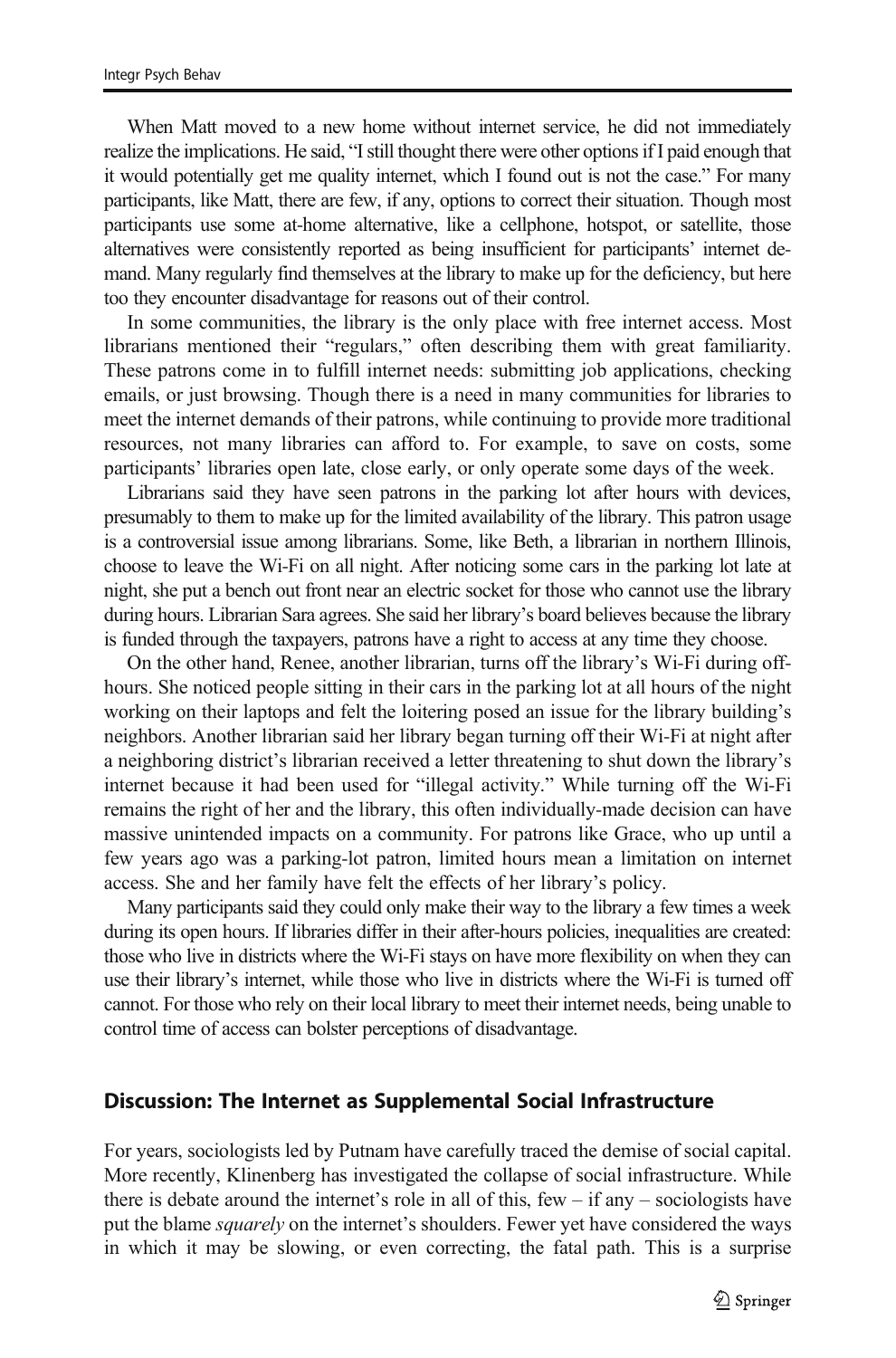considering a majority of internet users say digital technology in their own personal lives is overall a "good thing" (Anderson and Rainie [2018\)](#page-12-0).

Participants were generally united in saying the internet is not a fundamental right. Instead, they classified it as a utility, such as electricity or plumbing. They were also quick to say it is an expectation to have in the home: friends, teachers, and employers all assume internet is, and should be, consistently available. When that is not the case, the unconnected feel they are being shorthanded. Barred from regular updates on local events, news, or interpersonal connection, internet inaccessibility can be a profoundly isolating experience. Being unable to access the internet, even for a hefty price, feels deeply unfair.

Participants routinely cited online activities that closely resemble activities historically reserved for traditional social infrastructure. In fact, online communities have the ability to connect people in ways traditional social infrastructure cannot. The internet is a platform to support the building of social capital, and so ought to be classified as social infrastructure. That said, to qualify, on its own the internet does not satisfy all social infrastructure needs: the internet is not a complete substitute for other important social infrastructure, though it can serve as a meaningful supplement. The online world has already become an informal gathering place for communities and serves as a place for people to connect with others, get news, or find support, but that is not to say it is the only place for these activities to take place.

If, as we suggest, the internet acts as supplemental social infrastructure, why is it so critical of an asset in rural and quasi-rural regions? While not all those who live in these communities feel the weight of such social or physical isolation, it is still the case rural dwellers are more susceptible to feeling left behind. For these individuals, the social aspect of the internet is immensely important tool for building a sense of community and belonging (Townsend et al. [2013\)](#page-14-0) beyond their geographic realities. For those who cannot immediately access a museum, attend a town hall, or have dinner with a friend – for those who fall through the cracks of traditional social infrastructure, for any multitude of reasons extending beyond rurality status – the internet can serve as a critical component of their sense of community connectedness and belonging. Thus, our findings demonstrate inaccessibility to the internet represents socioeconomic inequality, in this case as a result of economic and geographic inequalities.

In this vein, we find the internet embodies what we call supplemental social infrastructure because of the perceived disadvantage and social isolation reported. Participants consistently spoke of the social capital building activities they experienced during online activity and reported loss of social capital when they were most disconnected. If the internet is social infrastructure, then lack of access to it, regardless of reason, marks a socioeconomic inequality between the online and offline populations.

#### Limitations & Future Directions

Like any study, this project's method has limitations. Participant recruitment techniques may have skewed results: because participants were mostly recruited from libraries, a majority referenced their reliance on the library to meet their internet needs. This may not have been the case with a differently sourced pool of participants. More research can and should be done on the topic of internet accessibility, particularly on the "nonextreme" cases of the digital divide; however, before such research can be done, "sufficient access" and "quasi-rural" must be better defined.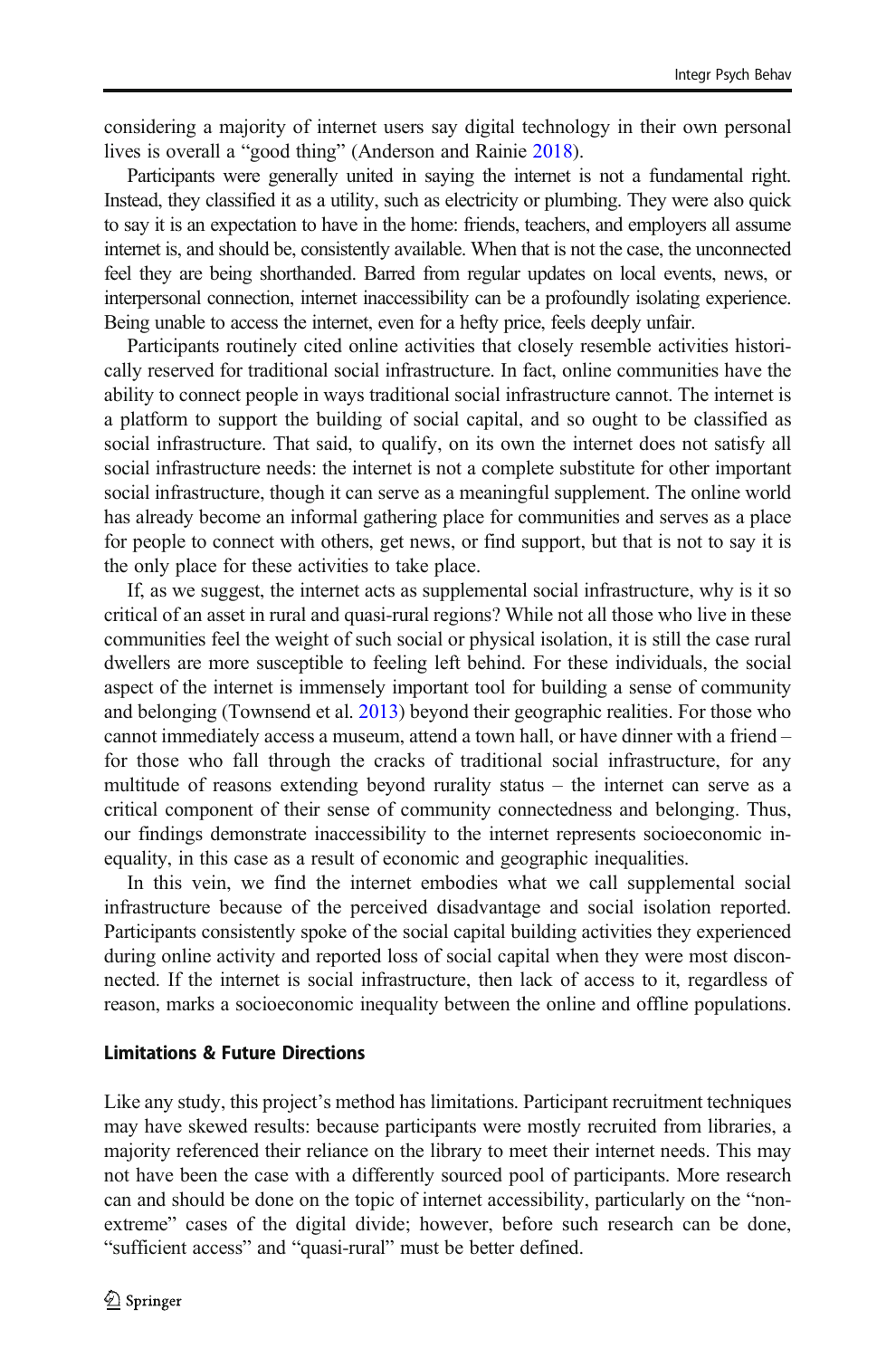# <span id="page-12-0"></span>Conclusion

In 2001, Putnam, reflecting on the twentieth century, sounded the alarm for the degradation of social capital. But by 2009, he was already acknowledging the tides have begun to change. He argues civic engagement can be restored by encouraging the current generation to participate more, or by engaging young people early on to participate in their community. The 9/11 generation has seen increasing levels of civic participation—volunteering, voting, and protesting more than previous generations. It appears the generation targeted to be the most tech-addicted is helping quell the trend that partially defined the generation before them. The internet has played no small role in organizing such activity.

The effects felt from a lack of consistently available, sufficient internet represent a socioeconomic inequality. Barred access to the online world produces the same feelings of unfairness from experiences of social isolation and disadvantage as barred access to a park, library, or church. A robust analysis of what a connected world might hold must include the internet's function as a community building platform. The offline world, in a time where everything and everyone else is online, is profoundly lonely and ultimately unfair.

In this study, we find the internet best associated with social infrastructure and the activity on the internet as social capital. Considering the internet as a new form of social infrastructure has important implications. First, it will reposition the internet to being thought of as a public good or, perhaps more accurately, as a public space. Treating internet as a public good – like utilities – is important for the conversation of access because, as history demonstrates, traditional supply and demand erodes for providing utilities to rural and quasi-rural regions. Second, this new classification could provide better insight into the real changes of social capital and social infrastructure. For example, as suggested in this article, perhaps social infrastructure is not eroding, but rather changing. And finally, redefining the internet as social infrastructure offers better language to talk about the inequality arising from its inaccessibility.

Acknowledgements We would like to acknowledge the helpful comments of Richard Shweder and Jaan Valsiner, as well as the thoughtful insights provided by the two reviewers.

Funding Information This research was funded, in part, by the University of Chicago Dean's Fund.

#### Compliance with Ethical Standards

Conflict of Interest The authors have no conflicts of interest to disclose.

# References

- Anderson, J., & Rainie, L. (2018). The future of well-being in a tech-saturated world. Pew Research Center: Internet, Science & Tech. [https://www.pewresearch.org/internet/2018/04/17/the-future-of-well-being-in](https://www.pewresearch.org/internet/2018/04/17/the-future-of-well-being-in-a-tech-saturated-world/)[a-tech-saturated-world/.](https://www.pewresearch.org/internet/2018/04/17/the-future-of-well-being-in-a-tech-saturated-world/) Accessed 13 Jul 2020.
- Banerjee, T. (2001). The future of public space: Beyond invented streets and reinvented places. Journal of the American Planning Association, 67(1), 9–24. <https://doi.org/10.1080/01944360108976352>.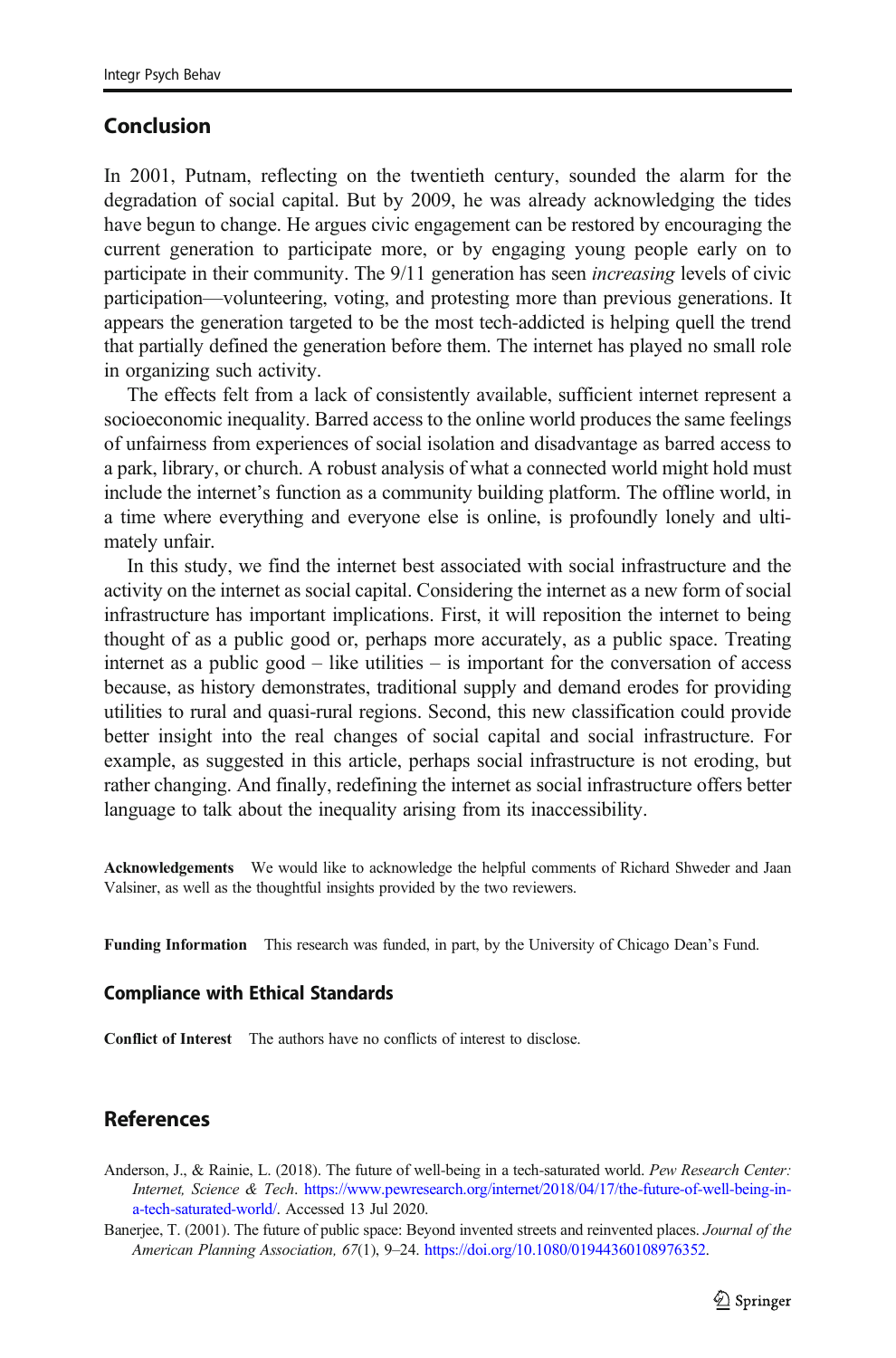- <span id="page-13-0"></span>Bauerly, B. C., Mccord, R. F., Hulkower, R., & Pepin, D. (2019). Broadband access as a public health issue: The role of law in expanding broadband access and connecting underserved communities for better health outcomes. The Journal of Law, Medicine & Ethics : A Journal of the American Society of Law, Medicine & Ethics, 47(2\_suppl), 39–42. [https://doi.org/10.1177/1073110519857314.](https://doi.org/10.1177/1073110519857314)
- Braun, V., & Clarke, V. (2006). Using thematic analysis in psychology. *Qualitative Research in Psychology*, 3(2), 77–101. [https://doi.org/10.1191/1478088706qp063oa.](https://doi.org/10.1191/1478088706qp063oa)
- Broadband Now. (n.d.). Internet access in Illinois: Stats & figures. BroadbandNow. Retrieved from <https://broadbandnow.com/Illinois>. Accessed 14 Jan 2020.
- Busby, J., & Tanberk, J. (2020). FCC underestimates Americans unserved by Broadband Internet by 50%. BroadbandNow. <https://broadbandnow.com/research/fcc-underestimates-unserved-by-50-percent>. Accessed 14 Feb 2020.
- Chi, J. L. (2013). In W. H. Dutton (Ed.), Network societies and Internet studies: Rethinking time, space, and class (Vol. 1). Oxford University Press. [https://doi.org/10.1093/oxfordhb/9780199589074.013.0006.](https://doi.org/10.1093/oxfordhb/9780199589074.013.0006)
- Childs, M. W. (1952). The farmer takes a hand: The electric Power revolution in rural America. New York: Doubleday.
- Cigna. (2018). Cigna U.S. Loneliness Index. Cigna. [https://www.cigna.com/assets/docs/newsroom/loneliness](https://www.cigna.com/assets/docs/newsroom/loneliness-survey-2018-full-report.pdf)[survey-2018-full-report.pdf.](https://www.cigna.com/assets/docs/newsroom/loneliness-survey-2018-full-report.pdf) Accessed 16 Apr 2019.
- Denzin, N. K. (2012). Triangulation 2.0—Norman K. Denzin, 2012. Journal of Mixed Methods Research. <https://doi.org/10.1177/1558689812437186>.
- Edin, K., & Shaefer, H. L. (2015). \$2.00 a day: Living on almost nothing in America. Boston: Houghton Mifflin Harcourt.
- FCC. (2019). Inquiry concerning deployment of advanced telecommunications capability to all Americans in a reasonable and timely fashion. Federal Communications Commission. [https://docs.fcc.](https://docs.fcc.gov/public/attachments/FCC-19-44A1.pdf) [gov/public/attachments/FCC-19-44A1.pdf.](https://docs.fcc.gov/public/attachments/FCC-19-44A1.pdf) Accessed 16 Jan 2020.
- Flyvbjerg, B. (2006). Five misunderstandings about case-study research. Qualitative Inquiry, 12(2), 219–245. <https://doi.org/10.1177/1077800405284363>.
- Ford, G. S. (2019). Quantifying the overstatement in broadband availability from the form 477 data: An econometric approach. SSRN Electronic Journal. <https://doi.org/10.2139/ssrn.3608442>.
- Geertz, C. (1973). The interpretation of cultures. New York: Basic Books.
- Green, M. C., & Clark, J. L. (2015). Real or ersatz? Determinants of benefits and costs of online social interactions. In S. S. Sundar (Ed.), The handbook of the psychology of communication technology (1st ed., pp. 247–269). Wiley. <https://doi.org/10.1002/9781118426456.ch11>.
- Greenberg, A. J., Haney, D., Blake, K. D., Moser, R. P., & Hesse, B. W. (2018). Differences in access to and use of electronic personal health information between rural and urban residents in the United States: EPHI use in rural and urban patients. The Journal of Rural Health, 34, s30–s38. [https://doi.org/10.1111](https://doi.org/10.1111/jrh.12228) [/jrh.12228.](https://doi.org/10.1111/jrh.12228)
- Hargittai, E., & Hsieh, Y. P. (2013). Digital inequality. In W. H. Dutton (Ed.), *Oxford Handbooks Online*. Oxford University Press. <https://doi.org/10.1093/oxfordhb/9780199589074.013.0007>.
- Jaeger, P. T., & Bertot, J. C. (2010). Transparency and technological change: Ensuring equal and sustained public access to government information. Government Information Quarterly, 27(4), 371–376. [https://doi.](https://doi.org/10.1016/j.giq.2010.05.003) [org/10.1016/j.giq.2010.05.003.](https://doi.org/10.1016/j.giq.2010.05.003)
- Kahan, J. (2019). It's time for a new approach for mapping broadband data to better serve Americans. Microsoft on the Issues. [https://blogs.microsoft.com/on-the-issues/2019/04/08/its-time-for-a-new](https://blogs.microsoft.com/on-the-issues/2019/04/08/its-time-for-a-new-approach-for-mapping-broadband-data-to-better-serve-americans/)[approach-for-mapping-broadband-data-to-better-serve-americans/.](https://blogs.microsoft.com/on-the-issues/2019/04/08/its-time-for-a-new-approach-for-mapping-broadband-data-to-better-serve-americans/) Accessed 16 Jan 2020.
- Klinenberg, E. (2018). Palaces for the people: How social infrastructure can help fight inequality, polarization, and the decline of civic life. New York: Crown.
- Klinenberg, E. (2019). Social Media Can't Replace Social Infrastructure. The Nation. [https://www.thenation.](https://www.thenation.com/article/archive/social-media-cant-replace-social-infrastructure/) [com/article/archive/social-media-cant-replace-social-infrastructure/](https://www.thenation.com/article/archive/social-media-cant-replace-social-infrastructure/). Accessed 16 Jan 2020.
- Kvale, S., & Brinkmann, S. (2009). InterViews: Learning the craft of qualitative research interviewing. Los Angeles: Sage Publications.
- Lobo, B. J., Alam, M. R., & Whitacre, B. E. (2020). Broadband speed and unemployment rates: Data and measurement issues. Telecommunications Policy, 44(1), 101829. [https://doi.org/10.1016/j.](https://doi.org/10.1016/j.telpol.2019.101829) [telpol.2019.101829.](https://doi.org/10.1016/j.telpol.2019.101829)
- Moghaddam, F. M. (2018). Mutual radicalization: How groups and nations drive each other to extremes. American Psychological Association. <https://doi.org/10.1037/0000089-000>.
- Perrin, A. (2019). Digital gap between rural and nonrural America persists. Pew Research Center. [https://www.pewresearch.org/fact-tank/2019/05/31/digital-gap-between-rural-and-nonrural-america](https://www.pewresearch.org/fact-tank/2019/05/31/digital-gap-between-rural-and-nonrural-america-persists/)[persists/.](https://www.pewresearch.org/fact-tank/2019/05/31/digital-gap-between-rural-and-nonrural-america-persists/) Accessed 16 Jan 2020.